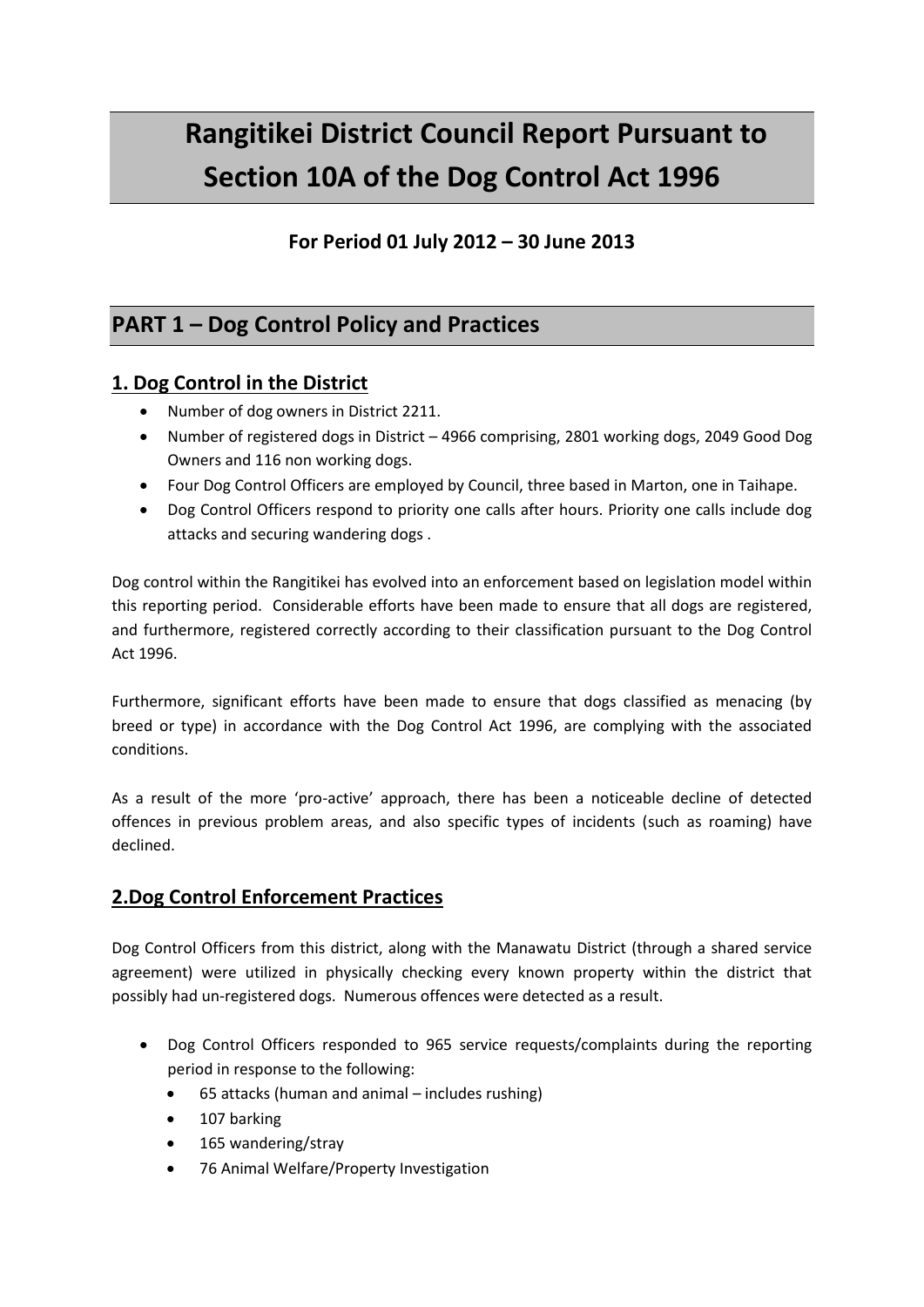- 89 Found
- 116 Lost
- 11 Stock Worrying
- 336 Other
- 64 infringement notices were issued

#### **3.Dogs Prohibited, Leash Only and Exercise Areas**

The problem of dogs in public places or otherwise prohibited areas is not one that is common within this district. On occasion dogs are reported as wandering un-accompanied within such areas, and on these occasions, the Dog Control officers are quick to attend

#### **4.Dog Control Registration and Other Fees**

- Non working dogs registration increased from \$162 to \$165
- Non working neutered/spayed increased from \$142 to \$151
- Good Dog Owner non neutered/spayed no increased from \$65 to \$60
- Good Dog Owner neutered/spayed increased from \$45.00 to \$51.00
- Working Dogs increased from \$35.50 to \$36.00

The direct costs of registration and impounding should be fully recovered through dog registration and impounding fees. The dog registration fees reflect the respective levels of service required by each category of dog owner. Reduced fees therefore apply to working dogs and dogs belonging to good dog owners. The good dog owner system aims to provide an incentive within the registration fee structure that promotes responsible dog ownership. The fee structure will reward dog owners who:

- \* adequately fence their section
- \* de-sex their dog
- \* have a good record of dog ownership
- \* register their dog on time

\*care for their dogs properly, i.e. provide them with a secure yard and a kennel that is weatherproof, of sufficient size and clean and sanitary.

Council's approach to dogs that remained un-registered after the usual warnings and penalties etc. was that all known properties were physically visited by Dog Control Officers and checks were made to ascertain whether a dog was still housed at that property.

After verification that a dog was still owned, infringements were sent to owners, and in some cases, dogs were impounded.

#### **5.Dog Education and Dog Obedience courses**

Rangitikei District Council has contracted an instructor to deliver training to educational institutions within the district. Results this reporting year were poor. A new instructor will be contracted in the new reporting year.